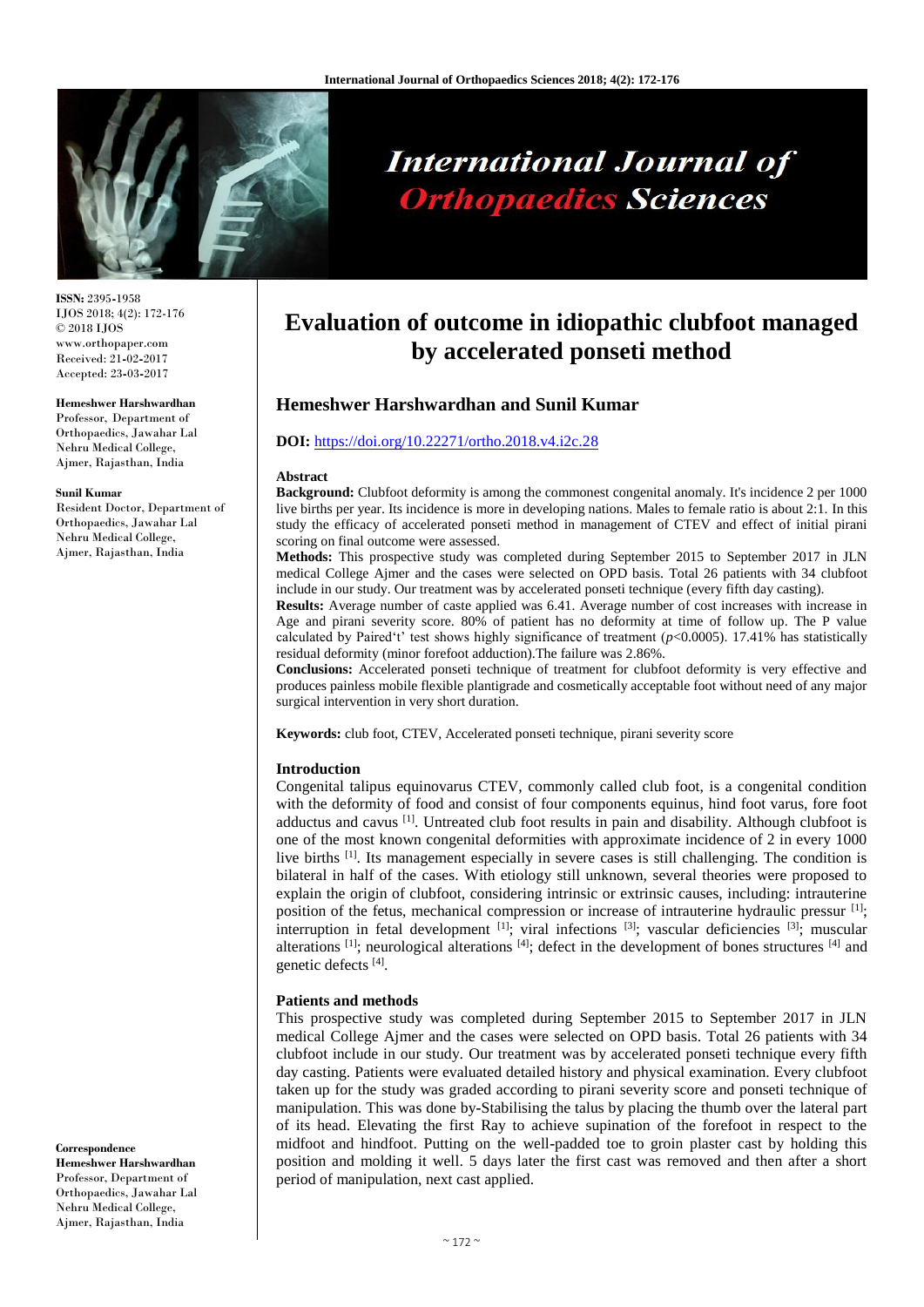International Journal of Orthopaedics Sciences

Holding the supinated foot in abduction while applying the cost. Heel varus and ankle equinus were corrected simultaneously because of coupling of tarsal bones. These corrective costs continue till abduction of 70° achieved. Final cast is applied for three weeks after percutaneous Tenotomy in 70° abduction and 10 to 15° of dorsiflexion. Then foot abduction orthosis is given for 23 hours a day for first three months and then at night during sleep until three years of age. (Figure 1 to 6)



**Fig 1:** Before treatment



**Fig 2:** After 1st cast



**Fig 3:** 4th cast



**Fig 4:** After final cast foot abduction orthosis



**Fig 5:** After 3 months



**Fig 6:** After 9 months

## **Results**

Total 26 patients with 34 clubfoot include in our study. Our treatment was by accelerated ponseti technique. Mean age at presentation of all patients were 5.1 months (range of 0.33**-**18 months). The minimum age at presentation for starting treatment was 10 days. The most common age at presentation was between 0 to 6 months. There were 17 males and 10 females (one child left this study). 8 patients had bilateral deformity where as 18 patients has had a unilateral clubfoot. The average number of cost applied was 6.41. Out of 34 foot,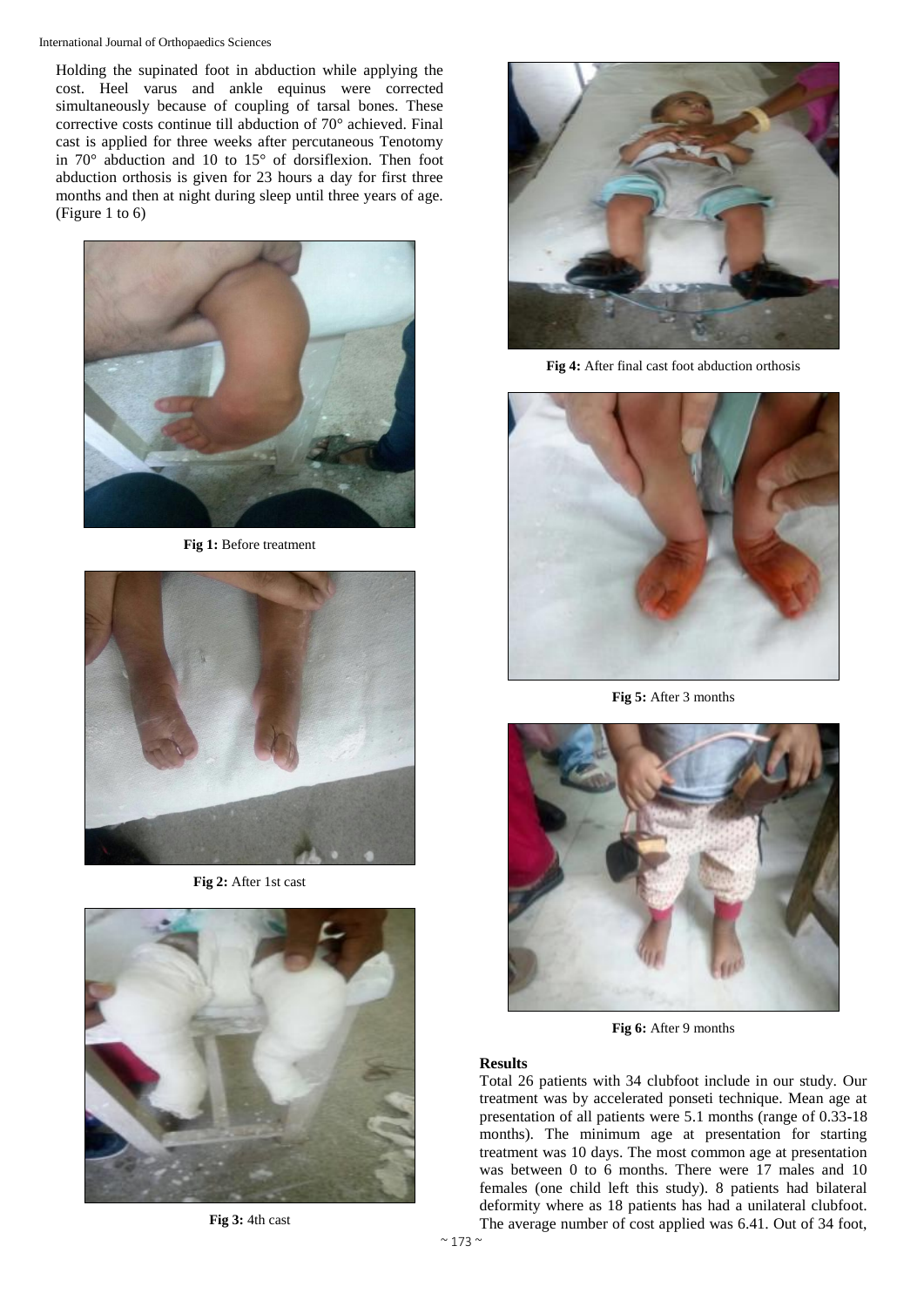tenotomy was done to 76.47% (26) foot, and cast correction was done for 23.53% (8) foot. Average Pirani score before casting was 4.147 and post**-**treatment was 0.147. The average duration of follow**-**up was 10.5 months. 11 feet had skin excoriation secondary to cast problems. 4 patients had pain and tenderness at the site of tenotomy and no infection. In all patients planti grade foot was achieved. Recurrence was seen in only three cases. (Figure 7 to 9)













Clubfoot is a complex deformity of foot that requires meticulous and dedicated efforts on the part of the treating physician and parents for the correction of the deformity. In

the past, the most common treatment was surgery. Extended surgical release leads to stiffness and further degenerative changes and it is not acceptable for the first step of treatment [20]. Now a days, manipulation and serial casting are the method of choice for clubfoot deformity [15]. The Ponseti method [11, 17] of correction of clubfoot deformity requires serial corrective casts with long**-**term brace compliance for maintaining correction. Treatment needs to be started as soon as possible after birth and should be followed under close supervision. In our study, there were 17 males and 10 females. Nine patients had bilateral deformity where as 18 patients has had a unilateral clubfoot. These findings are comparable to other studies while gender ratio in our study is much less than Pulak S. *et al*. Pulak S. *et al*. [21] reported bilateral clubfoot in 26.92% cases. Palmer RM <sup>[22]</sup> explained that females require a greater number of predisposing factors than males to produce a clubfoot deformity. In our series, 24 (92.30%) patients required less than 8 casts for correction, with 2 patients requiring 12 casts. The average number of castings used to correct the deformity was 6.41 times (range: 4 to 12). It was more than Pulak S. *et al.*  $[21]$  (3 to 10 casts, average 4.9) but was less than Ponseti *et al.* <sup>[24]</sup> (average 7.6 casts) and Tracey Smythe *et al.* <sup>[23]</sup> (average 7.27 casts) studies. Morcuende  $^{[25]}$  reported that 90.0% of the patients required five or fewer casts. Higher Pirani score and older age of patient in our study were associated with an increase in the number of casts required to correct deformity.

In our study, tenotomy was performed in all feet and most of these had Pirani scores of more than 4.5 at presentation. Laaveg *et al.* <sup>[26]</sup> did tenotomy in 78.0% cases while other studies reported 79 to 93% cases of tenotomy. Reason for higher Pirani score is likely due to tighter connective tissues which are evident in severe deformity and could relate to a biomechanical difference in the collagen itself. Cause for performing tenotomy in previously treated cases was either previous inadequate management or having more severe deformity, as children treated successfully elsewhere would be less likely to present to the clinic. Marleix *et al*. [27] in a systematic review advised Achilles tenotomy regardless of clubfoot severity while Scher DM *et al*. [28] advised to do tenotomy after achieving forefoot abduction.

In our study, 11(32.35%) feet had skin excoriation secondary to cast problems. Four patients had pain and tenderness at the site of the tenotomy, and no infection, profuse bleeding or skin slough was observed. Recurrence was seen in only three cases. Pulak S. *et al*. [21] showed skin excoriation in 13.20% feet and recurrence in 5.0% cases. Moghaddam MH et al. [29] showed in his study on 85 severe clubfeet found 2 cases of pain and tenderness, & 1 case of mild infection at the site of tenotomy.

Average Pirani score in our study before casting was 4.147 and post treatment was 0.147. A Pirani score of 1 or less was achieved in 80.6% of feet. T. Smythe *et al*. [23] achieved Pirani score of 1 or less in 85% of feet. J. A. Morcuende *et al*. [30] found that manipulation and casting resulted in the initial correction of the clubfeet deformity in 90% of the patients.

Sana Ullah, Muhammad Inam, Muhammad Arif *et al*. found that a total of 28 patients (40 feet) and 2 casts per week was applied. 34(85%) feet were fully corrected (14) by accelerated Ponseti technique [31].

Harnett P, Freeman R, Harrison WJ, Brown LC, Beckles V *et al*. found that a total of 40 consecutive patients (61 feet) were entered into the trial. The initial median Pirani score was 5.5 (95% confidence interval 4.5 to 6.0) in the accelerated group (three times a week) and 5.0 (95% confidence interval 4.0 to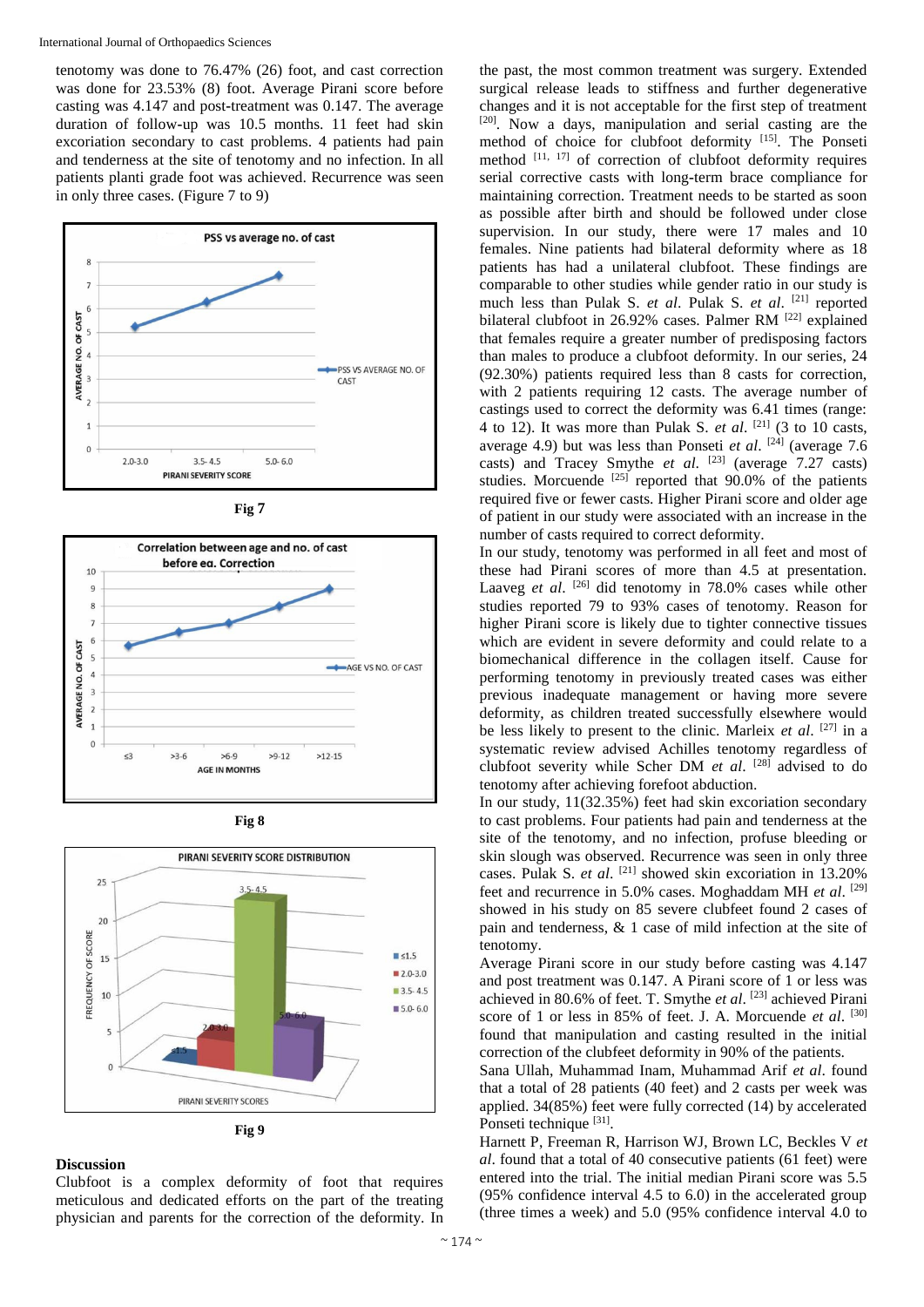International Journal of Orthopaedics Sciences

5.0) in the standard control group. The scores decreased by an average 4.5 in the accelerated group and 4.0 in the control group. There was no significant difference in the final Pirani score between the two groups (chi-squared test, p= 0.308). The median number of treatment days in plaster was 16 in the accelerated group and 42 in the control group  $(p<0.001)$  <sup>[32]</sup>

# **Conclusion**

Results of the clubfoot treatment by accelerated Ponseti technique in our study have been good and rewarding and now all the clubfeet are treated in our institution by this technique. Furthermore, the Achilles tenotomy is a procedure with low complication that does not seems to affect the child's walking. Age at presentation and previous history of treatment did not greatly affect the final Pirani score. In a developing country like India and in remote areas, this technique is a very safe, less duration of treatment, easy, result**-**oriented and economical method of clubfoot management. Proper motivation and persuading the parents to accept long**-**term brace treatment helps maintain the correction over a longer period of time and prevents relapse. The study has a number of limitations. There was no comparator (control or other treatment group) within the study. The study participants were self**-**selected and therefore selection bias cannot be ruled out. In addition, the Pirani score has been reported to have good intra**-**and inter**-**rater reliability and validity in young children it is not validated for older children.

### **References**

- 1. Dobbs MB, Gurnett CA. Update on clubfoot: etiology and treatment, Clinical Orthopaedics and Related Research. 2009; 467(5):1146**-**1153,
- 2. Wynne**-**Davies R. Family studies and the cause of congenital clubfoot, talipes equinovarus, talipes calcaneovalgus and metatarsus varus, The Journal of Bone and Joint Surgery. British. 1964; 46:445**-**463.
- 3. Farrell SA, Summers AM, Dallaire L, Singer J, Johnson JA, Wilson RD. Club foot, an adverse outcome of early amniocentesis: disruption or deformation? CEMAT. Canadian Early and Mid**-**Trimester Amniocentesis Trial. J Med Genet. 1999; 36(11):843**-**6.
- 4. Bohm M. The embriologic origin of club**-**foot. J Bone Joint Surg Am. 1929; 11(2):229**-**59.
- 5. Robertson WW, Jr Corbett D. Congenital clubfoot. Month of conception. Clin Orthop Relat Res. 1997; (338):14**-**8.
- 6. Hootnick DR, Levinsohn EM, Crider RJ, Packard DS Jr. Congenital arterial malformations associated with clubfoot. A report of two cases. Clin Orthop Relat Res. 1982; 167:160**-**3.
- 7. Gray DH, Katz JM. A histochemical study of muscle in club foot. J Bone Joint Surg Br. 1981; 63(3):417**-**23.
- 8. Nadeem RD, Brown JK, Lawson G, Macnicol MF. Somatosensory evoked potentials as a means of assessing neurological abnormality in congenital talipes equinovarus. Dev Med Child Neurol. 2000; 42(8):525**-**30.
- 9. Cahuzac JP, Baunin C, Luu S, Estivalezes E, Sales de Gauzy J, Hobatho MC. Assessment of hindfoot deformity by three**-**dimensional MRI in infant club foot. J Bone Joint Surg Br. 1999; 81(1):97**-**101.
- 10. Dietz FR, Cole WG, Tosi LL, Carroll NC, Werner RD, Comstock D *et al*. A search for the gene (s) predisposing to idiopathic clubfoot. Clin Genet. 2005; 67(4):361**-**2.
- 11. Ponseti IV. Treatment of congenital club foot. J Bone

Joint Surg Am. 1992; 74(3):448**-**54.

- 12. Awang M, Sulaiman A, Munajat I, Fazliq M. Influence of age, weight, and Pirani score on the number of castings in the early phase of clubfoot treatment using Ponseti method. Malays J Med Sci. 2014; 21(2):40**-**43.
- 13. El**-**Adwar K, Taha Kotb H. The role of ultrasound in clubfoot treatment: correlation with the Pirani score and assessment of the Ponseti method. Clin Orthop Relat Res. Sept. 2010; 468(9):2495**-**2506.
- 14. Dobbs MB, Nunley R, Schoenecker PL. Long**-**term follow**-**up of patients with clubfeet treated with extensive soft issue release, The Journal of Bone and Joint Surgery. American. 2006; 88(5):986**-**996.
- 15. Cooper DM, Dietz FR. Treatment of idiopathic clubfoot: a thirty**-**year follow**-**up note, The Journal of Bone and Joint Surgery Series A. 1995; 77(10):1477**-**1489.
- 16. Church C, Coplan JA, Poljak D. A comprehensive outcome comparison of surgical and Ponseti clubfoot treatments with reference to pediatric norms, Journal of Children's Orthopaedics. 2012; 6(1):51**-**59.
- 17. Ponseti IV. The treatment of congenital clubfoot. J Orthop Sports Phys Ther. 1994; 20(1):1.
- 18. Ponseti IV, Campos J. Observations on pathogenesis and treatment of congenital clubfoot. Clin Orthop Relat Res. 1972; 84:50**-**60.
- 19. Ponseti IV, Campos J. The classic: observations on pathogenesis and treatment of congenital clubfoot. Clin Orthop Relat Res. 2009: 467:1124**-**1132.
- 20. Hudson I, Catterall A. Posterolateral release for resistant club foot," The Journal of Bone and Joint Surgery**-**British International Journal of Orthopaedics Sciences. 1994; 76(2):281**-**284.
- 21. Pulak S. Treatment of idiopathic clubfoot by Ponseti technique of manipulation and serial plaster casting and its critical evaluation. Ethiop J Health Sci. 2012, 22.
- 22. Palmer RM. Genetics of talipes equinus varus. J Bone Joint Surg Am. 1964; 46:542**-**556.
- 23. Tracey Smythe. Results of clubfoot treatment after manipulation and casting using the Ponseti method: experience in Harare, Zimbabwe. Tropical Medicine and International Health, 2016; 21(10):1311**-**1318.
- 24. Ponseti IV, Smoley EN. Congenital clubfoot: the results of treatment. J Bone Joint Surg Am. 1963; 45(2):2261**-** 2275.
- 25. Morcuende JA, Abbasi D, Dolan LA, Ponseti IV. Results of an accelerated Ponseti protocol for clubfoot. J Pediatr Orthop. 2005; 25(5):623**-**626.
- 26. Laaveg SJ, Ponseti IV. Long**-**term results of treatment of congenital clubfoot. J Bone Joint Surg Am. 1980; 62(1):23**-**31.
- 27. Marleix S, Chapuis M, Fraisse B. Idiopathic club foot treated with the Ponseti method. Clinical and sonographic evaluation of Achilles tendon tenotomy. A review of 221 club feet, Orthopaedics and Traumatology: Surgery and Research. 2012; 98(4):S73**-**S76.
- 28. Scher DM, Feldman DS, Van Bosse HJ, Sala DA, Lehman WB. Predicting the need for tenotomy in the Ponseti method for correction of clubfeet. J Pediatr Orthop. 2004; 24(4):349**-**352.
- 29. Moghaddam MH. Ponseti Casting for Severe Club Foot Deformity: Are Clinical Outcomes Promising? Hindawi Publishing Corporation Advances in Orthopedics. 2015, 5.

Article ID 821690,

http://dx.doi.org/10.1155/2015/821690.